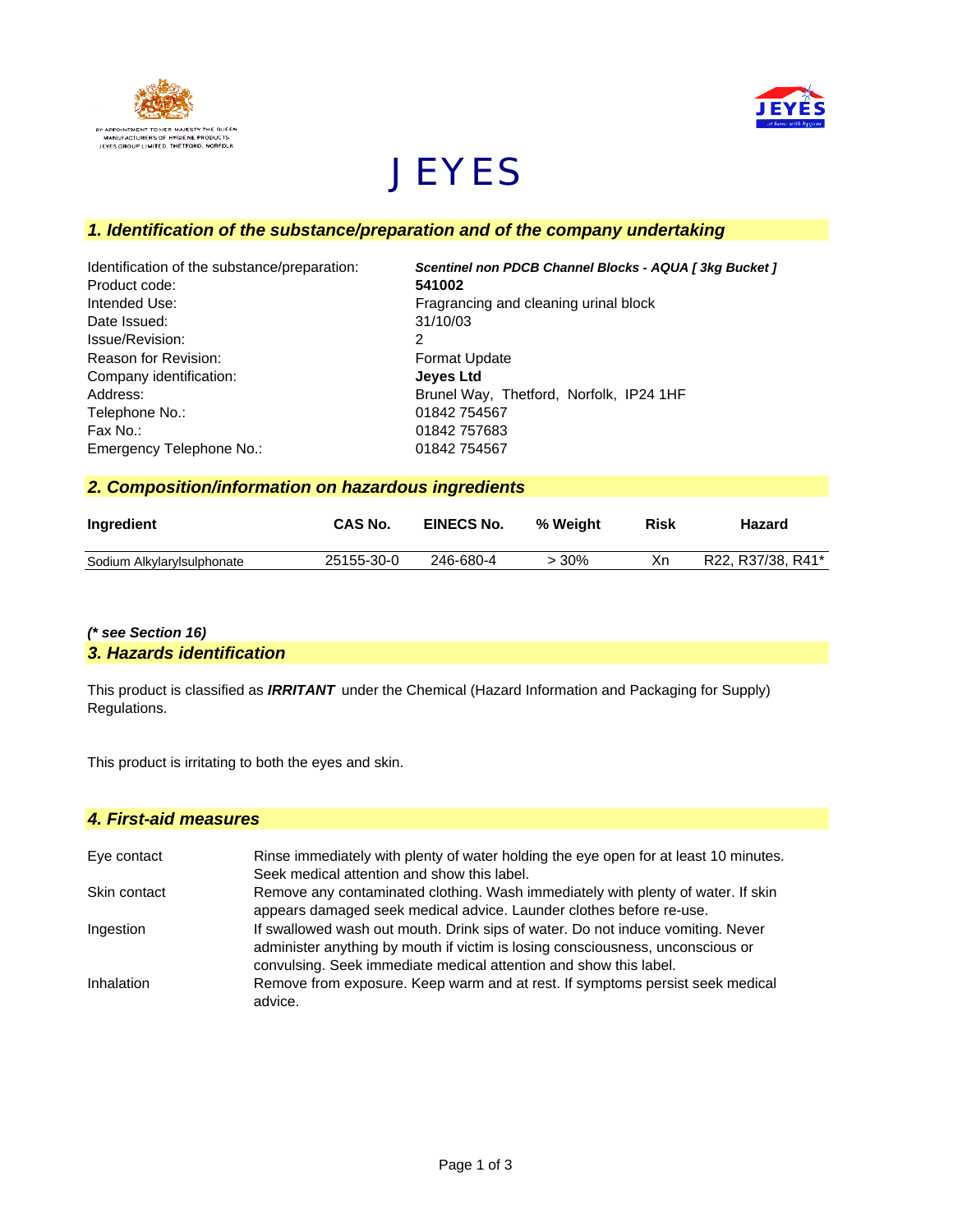

| <b>Product:</b>      | Scentinel non PDCB Channel Blocks - AQUA [3kg Bucket] |
|----------------------|-------------------------------------------------------|
| <b>Product code:</b> | 541002                                                |

#### *5. Fire-fighting measures*

May give off toxic fumes in a general conflagration. Use self contained breathing apparatus.

## *6. Accidental release measures*

| Small spillage:         | Collect up and dispose of under local authority quidelines                       |  |
|-------------------------|----------------------------------------------------------------------------------|--|
| Large spillage:         | Absorb any spillage in sand or earth and dispose of to tip under local authority |  |
|                         | quidelines.                                                                      |  |
|                         | (See Section 8 for 'Exposure controls and personal protection')                  |  |
| 7. Handling and storage |                                                                                  |  |
|                         |                                                                                  |  |

| Handling: | Wear suitable gloves. Also wear protective clothing, eye/face protection when handling                                              |
|-----------|-------------------------------------------------------------------------------------------------------------------------------------|
|           | bulk or for prolonged contact.                                                                                                      |
| Storage:  | Store in original container only, in a cool dry place, away from children. Do not store at<br>temperatures below 0°C or above 35°C. |
|           |                                                                                                                                     |

#### *8. Exposure controls and personal protection*

Wear suitable gloves. Also wear protective clothing, eye/face protection when handling bulk or for prolonged contact.

#### *9. Physical and chemical properties*

| Appearance:               | Solid blue cylindrical block |
|---------------------------|------------------------------|
| Odour:                    | Aqua                         |
| Specific Gravity at 20°C: | N/A                          |
| Viscosity:                | Solid                        |
| pH:                       | 7 - 10 typically             |
| Solubility:               | Slowly soluble in water      |

#### *10. Stability and reactivity*

No instability or reactivity known.

#### **11. Toxicological information**

No toxicological testing carried out.

#### *12. Ecological information*

No ecological testing carried out.

## *13. Disposal*

Dispose of according to local and national regulations.

Packaging - ensure clean and free from contamination, if applicable recycle where facilities exist.